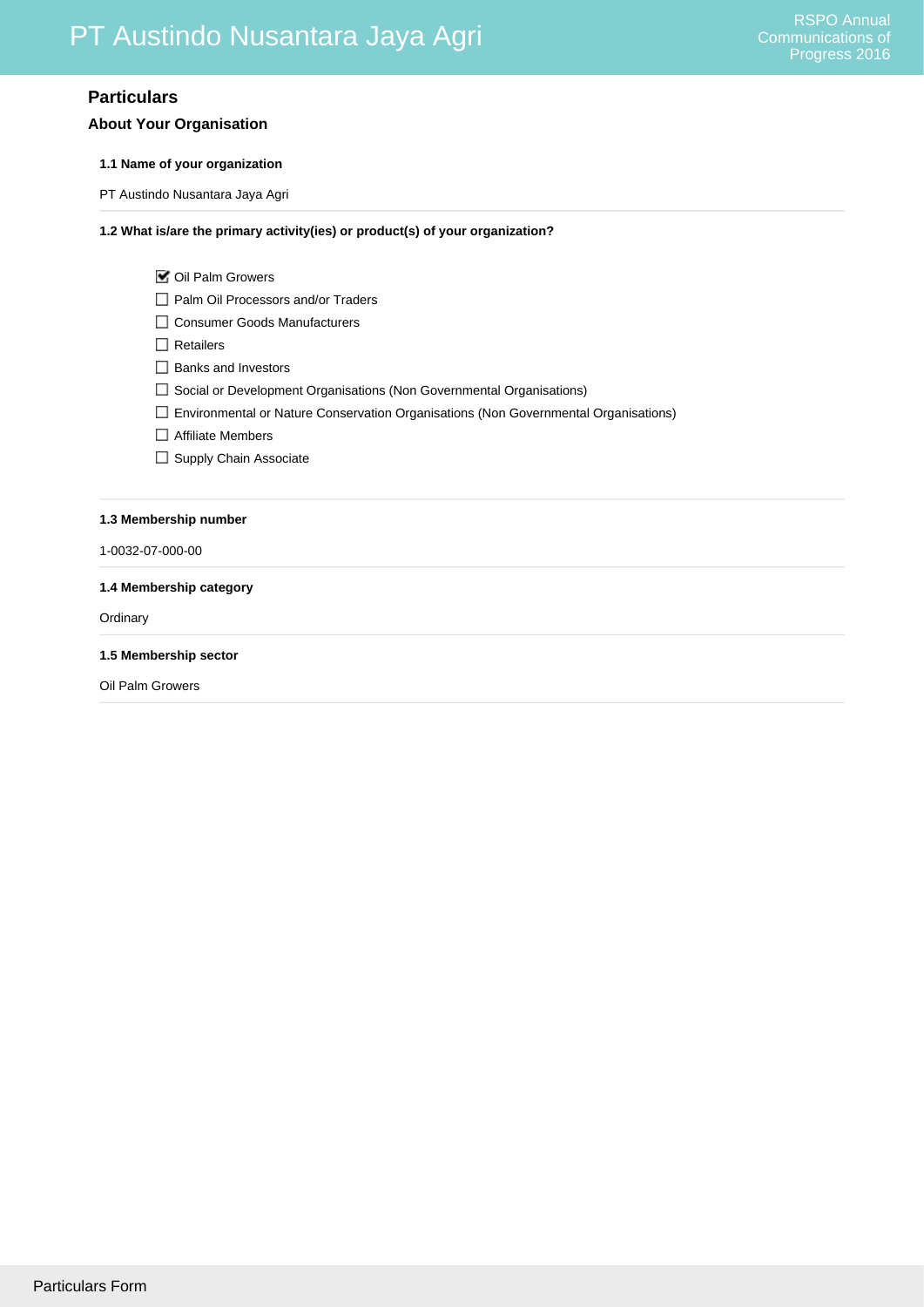## **Oil Palm Growers**

## **Operational Profile**

- **1.1 Please state your main activities as a palm oil grower**
	- Oil palm grower & miller

## **Operations and Certification Progress**

#### **2.1.1 Please state your number of estates/management units**

8.00

### **2.1.2 Total land controlled/managed\* for oil palm cultivation, planted (already planted areas and areas used for roads, mills, housing and other associated infrastructure)**

47,838.72

**2.1.3 Total area unplanted (land area controlled/managed that is designated for future planting of oil palm)**

### 30,333.84

**2.1.4 Total land designated and managed as HCV areas**

#### 71,273.00

**2.1.5 Other conservation areas set aside excluding HCV areas reported in 2.1.4**

## 0.00

**2.1.6 Total land under scheme/plasma smallholders certified**

#### 5,977.87

**2.1.6.1 Land still uncertified under scheme/plasma smallholders**

## 5,978.00

**2.1.7 Total land area controlled/managed for oil palm cultivation (This is an auto sum of 2.1.2 - 2.1.6.1)**

### 161,401.43

### **2.2 Certification progress**

**2.2.1 Number of estates/Management Units certified** 3.00

**2.2.2 Total certified area\*** 34,890.59 ha

### **2.3 In which countries are your estates?**

**2.3.1 Indonesia - Please indicate which province(s)**

- Kalimantan Barat
- Kepulauan Bangka Belitung
- Papua Barat
- Sumatera Selatan
- Sumatera Utara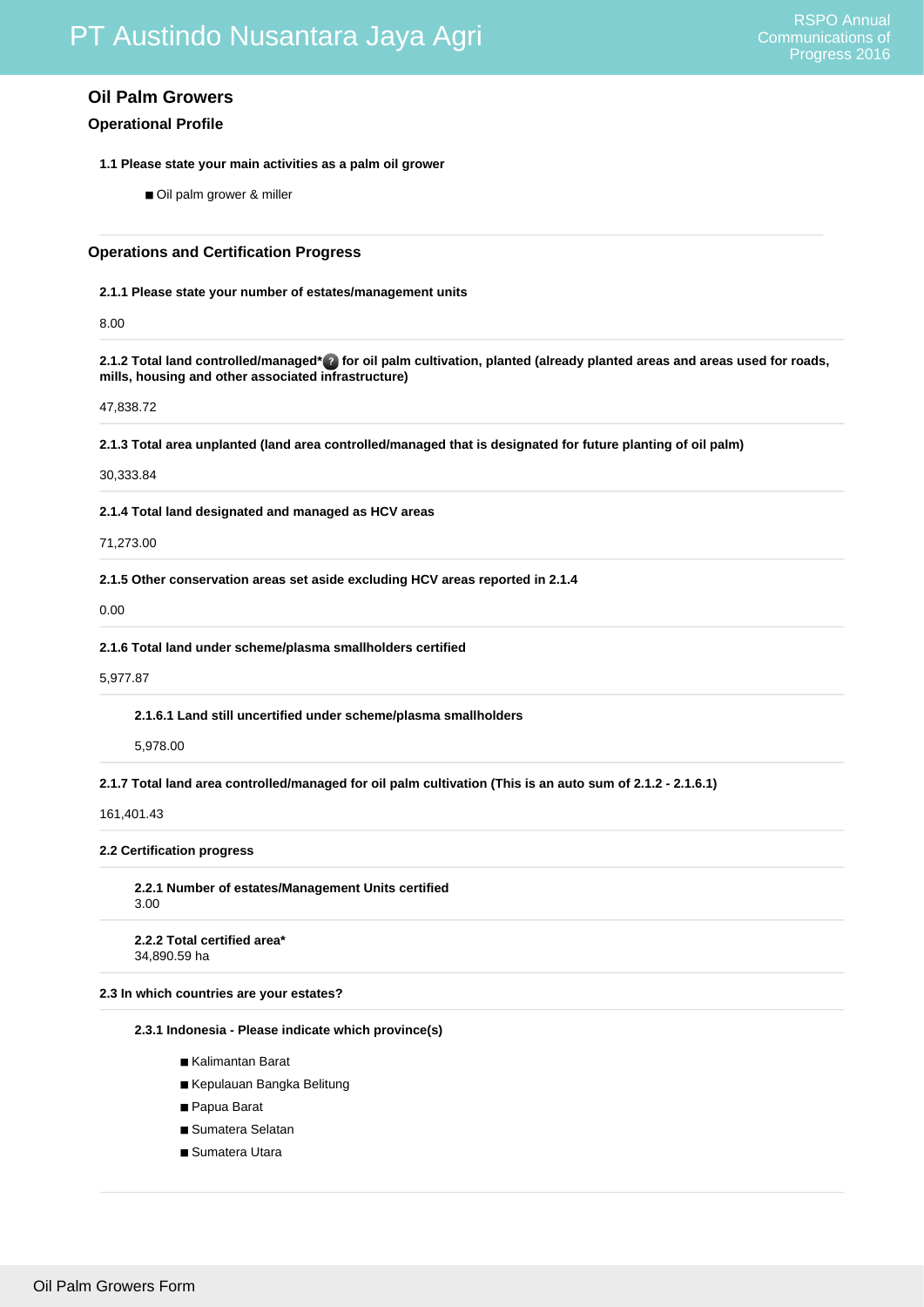**2.3.2 Malaysia - please indicate which state(s)**

**2.3.3 Other - please indicate which country(ies)**

**2.4 New plantings and developments (Exclude replanting):**

**2.4.1 New area planted in this reporting period** 2,239.57 ha

**2.4.2 Have New Planting Procedures notifications been submitted to the RSPO for plantings this year?**  Yes

**2.5 Supply of Fresh Fruit Bunches (FFB)**

**2.5.1 Please choose from the list below if you have smallholders and/or outgrowers as part of your supply base?**

yes

--

--

--

**2.5.2 Please select:**

- schemed
- associated
- outgrowers

**2.5.3 "Schemed" smallholder operations that supply your organization:**

**2.5.3.1 Total FFB volume that is supplied** 20,466.12 Tonnes

**2.5.3.2 FFB volume supplied that is certified**

**2.5.4 "Associated" smallholder operations that supply your organization:**

**2.5.4.1 Total FFB volume that is supplied** 3,925.88 Tonnes

**2.5.4.2 FFB volume supplied that is certified** 3,925.88 Tonnes

**2.5.6 "Outgrower" operations that supply your organization:**

**2.5.6.1 Total FFB volume that is supplied** 151,389.33 Tonnes

**2.5.6.2 FFB volume supplied that is certified**

## **2.6 FFB processing operations**

**2.6.1 Number of Palm Oil Mills operated** 4

**2.6.2 Number of Palm Oil Mills certified**

3

-

--

**2.6.3 Number of Palm Kernel crushers and/or Palm Kernel mills operated**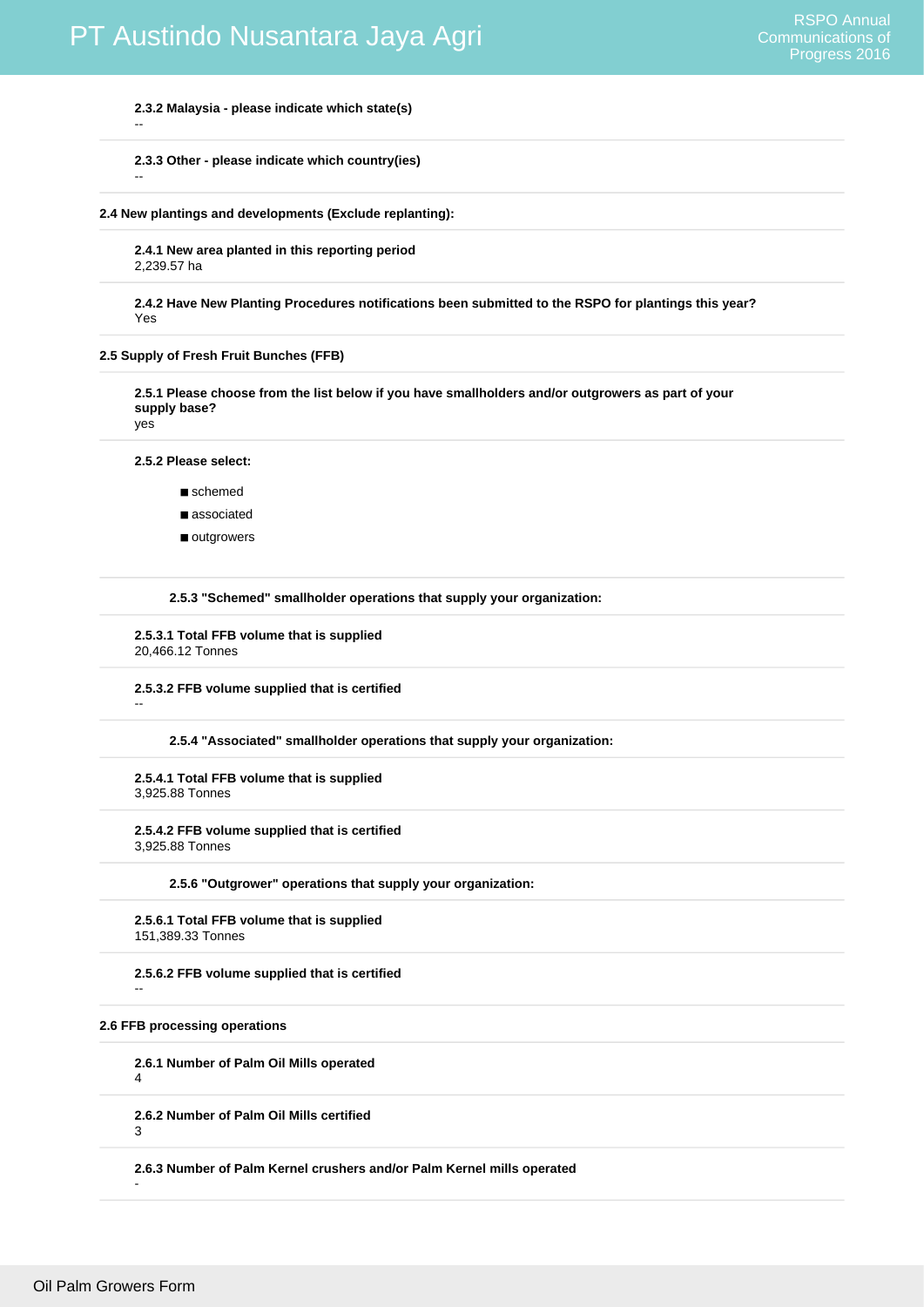**2.6.4 Number of Palm Kernel crushers and/or Palm Kernel mills certified**

### **Supply Chain Used**

-

**3.1 Which supply chain options do you sell RSPO-certified palm oil products through?**

- Book & Claim
- Mass Balance

#### **Time-Bound Plan**

**4.1 Year of first RSPO estate certification (planned or achieved)**

2011

**4.2 Year expected to achieve 100% RSPO certification of estates**

2022

**Comment:**

Unit will be certified when mill construction is completed

**4.3 Year expected to achieve 100% RSPO certification of associated smallholders and outgrowers**

2022

**4.4 Year expected to achieve 100% RSPO certification of scheme and associated smallholders and outgrowers**

2022

-

#### **Concession Map**

**5.1 With regards to RSPO General Assembly resolution 6g that calls for members to submit maps of their concessions by ACOP 2014 deadline, please upload your estate location concession map(s) in KML or SHP format here:**

**5.2 Map data declaration**

### **GHG Emissions**

#### **6.1 Are you currently assessing your operational GHG emissions?**

Yes

**Description** : GHG Emissions of ANJA Group was calculated using PalmGHG Calculator version 2.1.1Uploaded file: [Final](http://www.rspo.org/acop/2016/pt-austindo-nusantara-jaya-agri/Final Report-PalmGHGCalculator-Ver2.1.1-1652017-PT ANJA 2016.pdf) [Report-PalmGHGCalculator-Ver2.1.1-1652017-PT ANJA 2016.pdf](http://www.rspo.org/acop/2016/pt-austindo-nusantara-jaya-agri/Final Report-PalmGHGCalculator-Ver2.1.1-1652017-PT ANJA 2016.pdf)

## **Actions for Next Reporting Period**

**7.1 Outline actions that you will take in the coming year to advance your plans for certification** We will continue RSPO surveillance audit, RSPO re-certification audit and maintain our certification. PT. KAL will be RSPO certified in this year (2017). PT. PMP, PT. PPM, PT. ANJT and PT. GSB will certified when the mill construction is completed.

#### **7.2 Outline actions that you will take to promote CSPO along the supply chain**

Socialization to all stakeholder : 1. Smallholder/supplier - How to implement sustainability practices in palm oil 2. Socialization to all cooperative (Koperasi) and Independent Suplier (Associate Smallholder and Outgrower) about RSPO TimeBound Certification. 3. Buyer - we already inform our buyer that we already RSPO certified.

### **Reasons for Non-Disclosure of Information**

**8.1 If you have not disclosed any of the above information, please indicate the reasons why**

Confidential

## **Support Smallholders**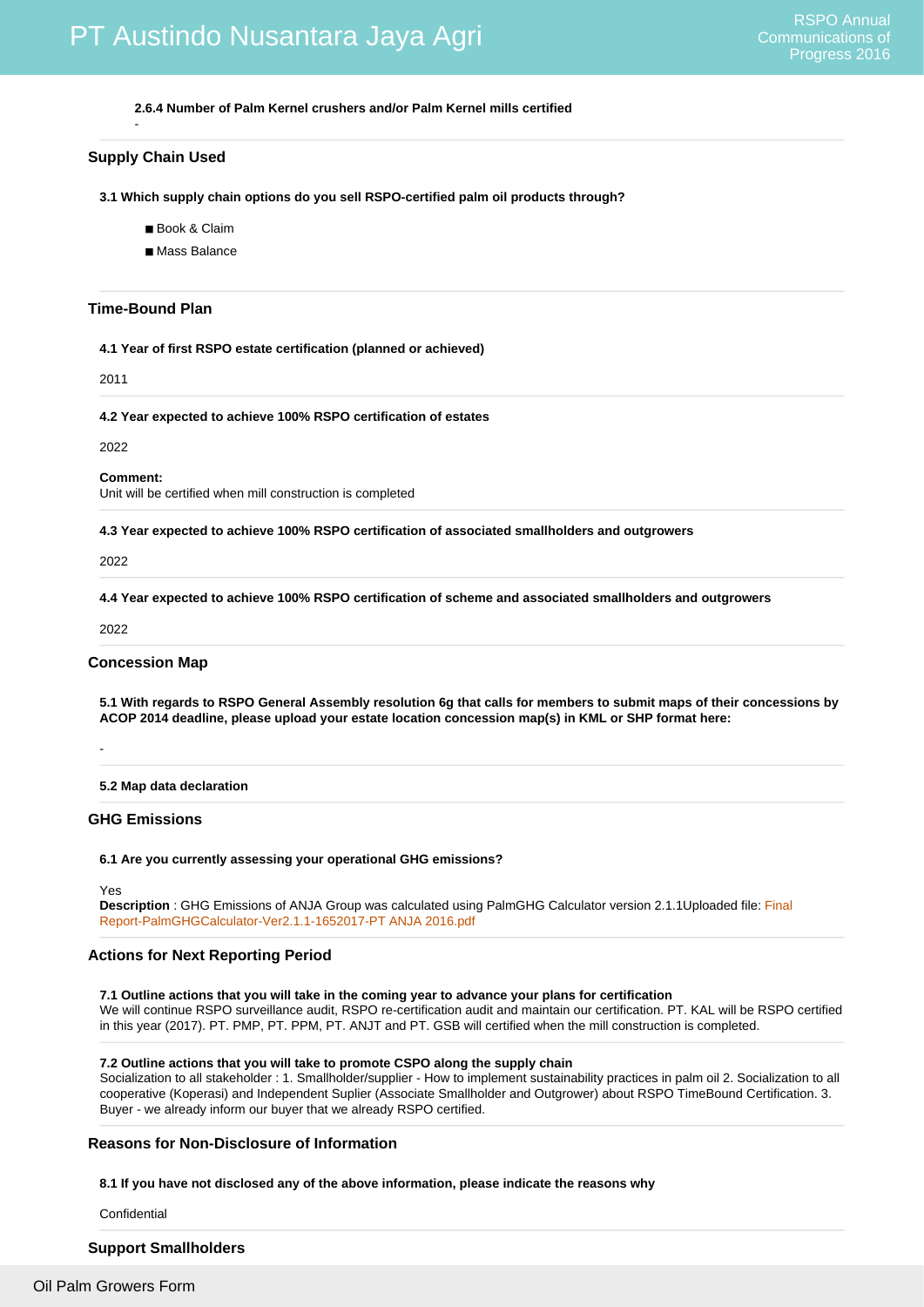**9.1 Are you currently supporting any independent smallholder groups?** Yes

## **9.2 How are you supporting them?**

1. Land status identification 2. Linking to government about legality of land and estate 3. Assisting and ensuring independent smallholder follows Sustainability principles, including RSPO requirements 4. Assisting on palm oil FFB productivity